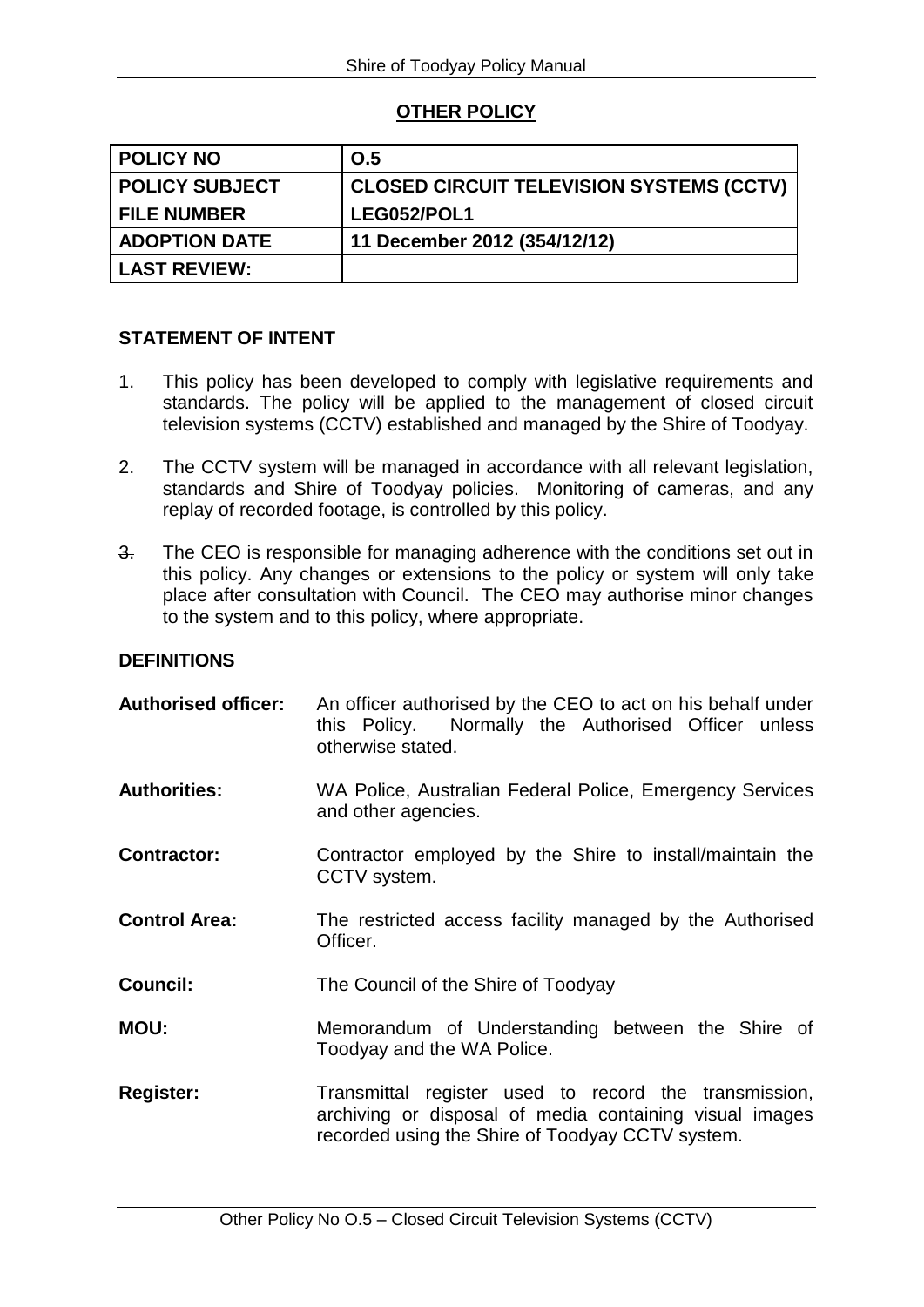# **OBJECTIVES**

- 2.1. To limit, deter and detect crime and criminal damage;
- 2.2. To identify, apprehend and assist in prosecuting offenders;
- 2.3. To improve communications and the operational response of staff ; and
- 2.4. To assist emergency services.
- 2.5. To provide relevant material to accused persons on request; and
- 2.6. To provide relevant material in Civil disputes at a cost not exceeding the cost of the provisions of that material.

## **POLICY STATEMENT**

#### **1. System Details**

- 1.1. The CCTV System consists of a number of overt colour CCTV cameras situated in the Toodyay town site and in Shire properties and buildings. The cameras are linked to a dedicated CCTV server located at the Shire of Toodyay.
- 1.2. The video feeds, play backs and remote control features are accessible from the Control Area at the Shire of Toodyay, the Toodyay Police Station.
- 1.3. Remote access may be granted to the Authorised Officer and Officer in Charge, Toodyay Police Station to control the remote control features only (e.g. iPad or iPhone).
- 1.4. Video footage is stored on the server for 60 days. Footage and still may only be downloaded and copied at the Shire of Toodyay. This function may be extended to the WA Police subject to a current MOU.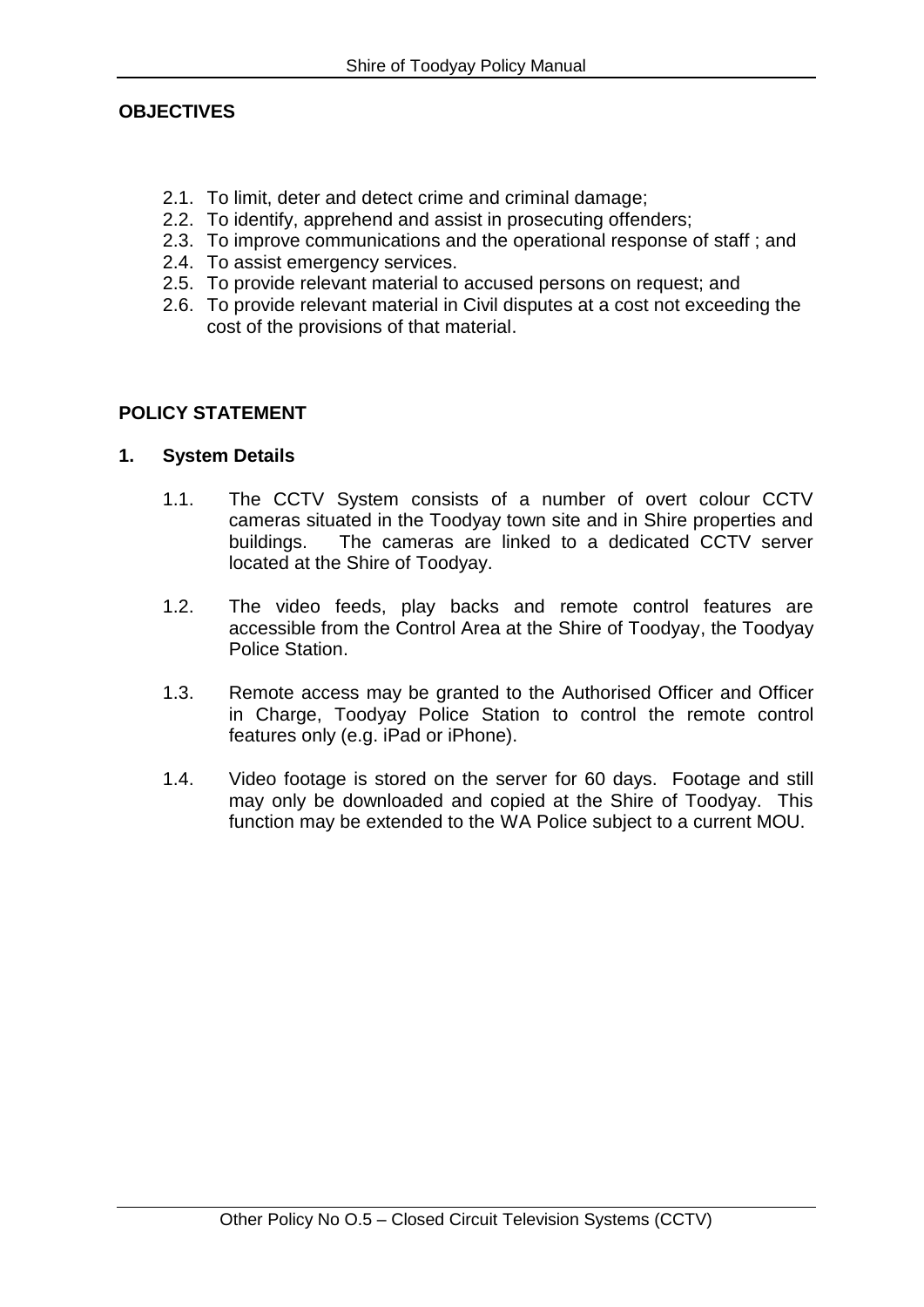## **2. Data Protection - Privacy**

- 2.1. All data collected using this system, including images, will be managed in accordance with the relevant Federal and State laws and Shire of Toodyay policy relating to the control of private information.
- 2.2. All persons involved in the operation of the system are obliged to exercise the upmost care to prevent improper disclosure of material.
- 2.3. CCTV cameras are directed to public places, not private or semiprivate places.

# **3. Management of the System**

- 3.1. The CEO is responsible for managing compliance with this Policy, including compliance by staff and contractors employed to work on the system or in the Control Area, or use of the system under MOU by the WA Police.
- 3.2. The Authorised Officer shall be responsible for the day-to-day management of the system and associated processes. In particular, the Authorised Officer will be responsible for external agency liaison, compliance with this Policy by staff, contractors or any other authorised person, staff training, the preparation of reports and the evaluation of the system performance.
- 3.3. The Authorised Officer will be responsible for managing access to the system and the Control Area ensuring that only authorised personnel are given access.

## **4. Accountability**

- 4.1. The Shire of Toodyay acknowledges the importance of accountability in the management of the system. With that in mind, the following steps will be taken to ensure the community is informed.
- 4.2. Copies of this policy will be available to the public via the Shire of Toodyay web page.
- 4.3. An annual report to the Shire of Toodyay Council on the operation of the system will be prepared by the CEO and Authorised Officer. This report will provide information on any extensions to the system (i.e., additional cameras) and the outcome of any complaints.

## **5. Public Information**

- 5.1. Cameras will not be hidden and will be placed in public view wherever possible.
- 5.2. Signs that CCTV cameras are operating will be displayed at key positions and in proximity to the area under surveillance to allow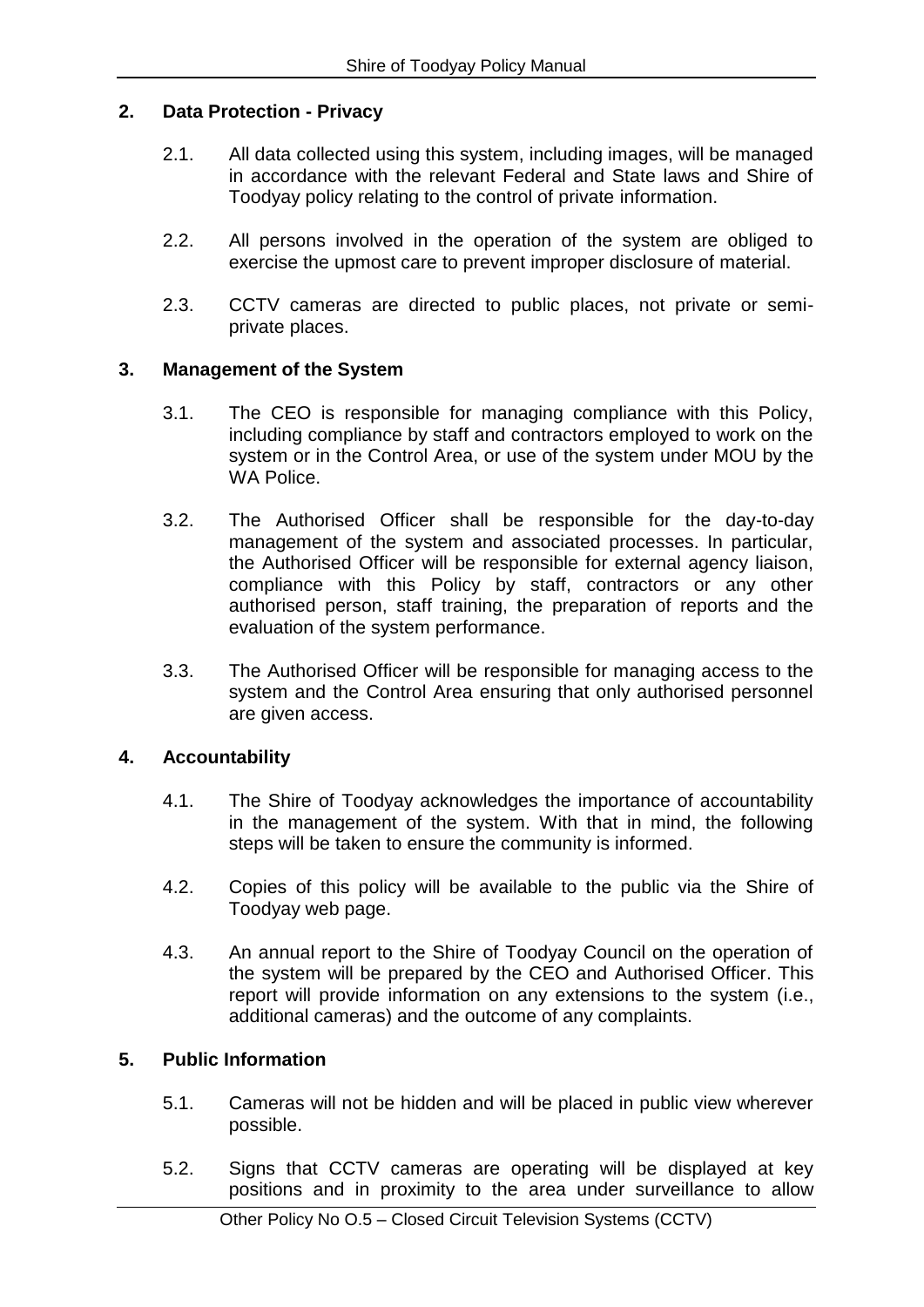people to be made aware that a highly visible CCTV system operates within the Shire of Toodyay and to come to Council prior to installation.

5.3. The policy will be available on the Shire of Toodyay web page.

# **6. Assessment of the System and Policy**

- 6.1. The CEO is responsible for ensuring that the System is evaluated annually.
- 6.2. Evaluation will be conducted according to the following criteria:
	- a. Impact on crime prevention, public safety, deterrence and prosecution.
	- b. Operation of the policy.
	- c. Impact on the Shire of Toodyay's reputation.
- 6.3. Ongoing monitoring of the system will be conducted by the Authorised Officer who will also take all reasonable measures to ensure that all relevant parties are complying with the provisions of this policy.

# **7. Operating Staff**

Shire of Toodyay staff and contractors employed to work on the system must be fully cognisant of their responsibilities under this policy. Subject to a current MOU, this responsibility extends to WA Police officers and civilian staff.

## **8. Complaints**

- 8.1. Complaints regarding the CCTV system and its operation must be made in writing to the CEO. Where appropriate, the CEO will appoint an independent person to investigate the complaint and provide a written report within an agreed period of time not to exceed eight weeks. The report will be presented to the CEO, who will take action as appropriate and advise the complainant.
- 8.2. For this policy, the definition of an independent person is one who does not directly work in areas responsible for the management or maintenance of the CCTV system. For the avoidance of doubt, complaints against members of the WA Police will not be investigated by the Shire, but will be directed to the WA police for investigation.

## **9. Breaches of the Policy**

9.1. Breaches of the policy will be subject to proper investigation by, in the first instance, the person appointed by the CEO to conduct an investigation. This person shall be responsible for making recommendations to the CEO to remedy any breach.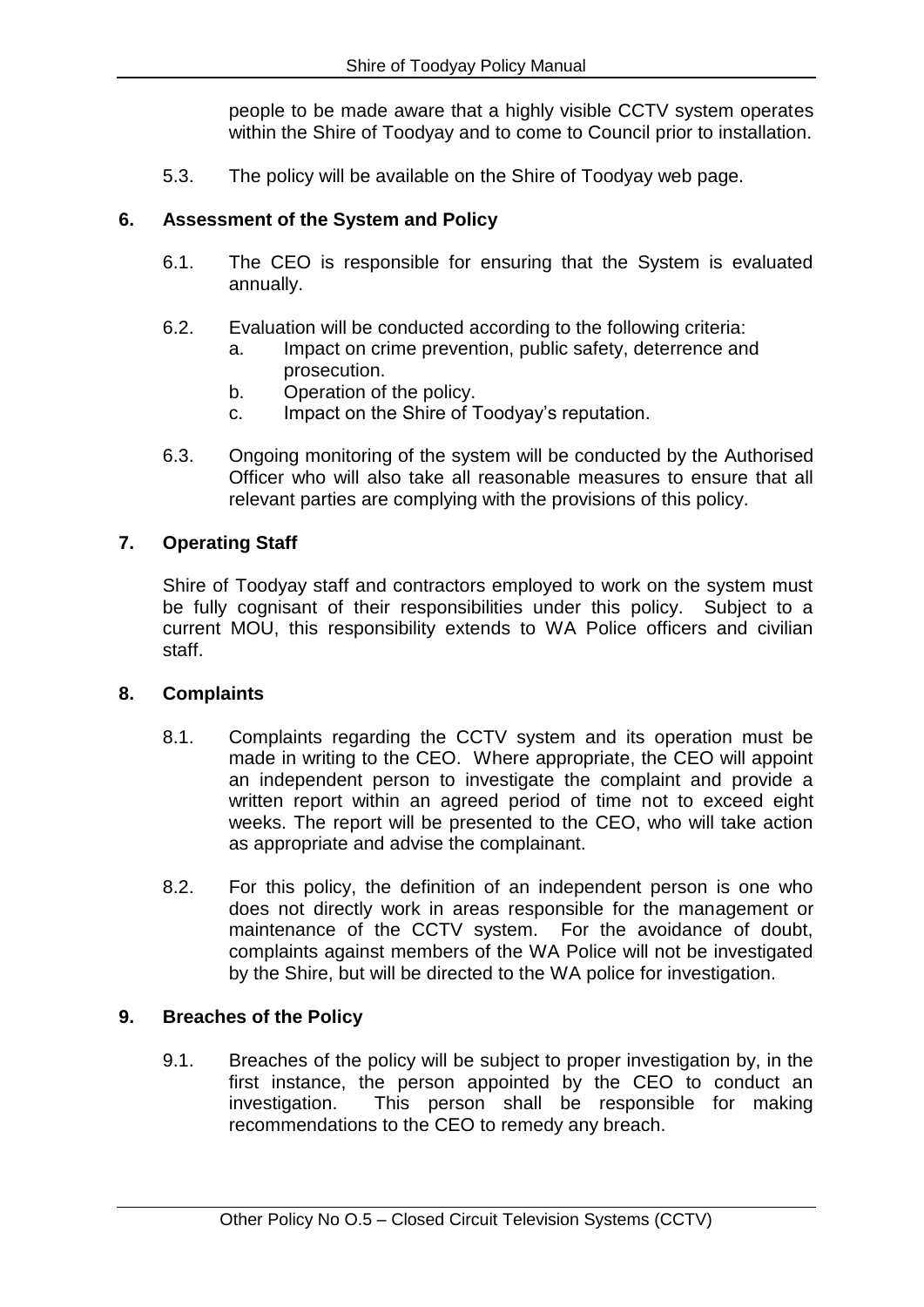9.2. The Shire of Toodyay reserves the right to apply disciplinary measures for breaches, up to and including dismissal. If criminality is involved the police will be advised.

## **10. Control and Operation of the Cameras**

- 10.1. Control Area equipment and the remote control of cameras will only be operated by authorised persons acting with the utmost probity.
- 10.2. Operational procedures shall be adopted to ensure necessary restraints upon the use of cameras in relation to personal privacy.
- 10.3. System Operators will be subject to supervisory procedures and routine audit to ensure compliance with this aspect of the policy.
- 10.4. The Authorised Officer will be responsible for the control, storage and approved use of recorded material.

## **11. Access to and Security of Monitors and Security Control Room**

- 11.1. Access to and operation of equipment or viewing of recorded images is limited to authorised staff. \*\*Note: the Police Station has a monitor in the main office of the Police Station – this monitoring station is on 24/7 but only displays LIVE footage, not recorded footage.
- 11.2. Access to or the demonstration of monitors will not be permitted except for lawful and proper reasons.

## **12. Recorded Material**

- 12.1. Recorded material will be used only for lawful purposes defined in this policy. Access to recorded material will only take place as defined in the policy. Recorded material will not be sold or used for commercial purposes.
- 12.2. Still photographs from incidents will only be taken by the Authorised Officer or the appropriate authorities, including the WA Police subject to a current MOU. A written record of all video and still image captures including the requesting officer, time and date of the capture and the reasons will be made. This record will be held by the Authorised Officer.
- 12.3. Still images and video captures may only be released to the public or media where there is a clear investigative imperative to do so, and must be approved by the CEO.

## **13. Dealing with Incidents**

13.1. Consistent with standard operating procedures control area operators are authorised to report relevant matters to authorities as appropriate. A record of any reports will be made at the time and will include details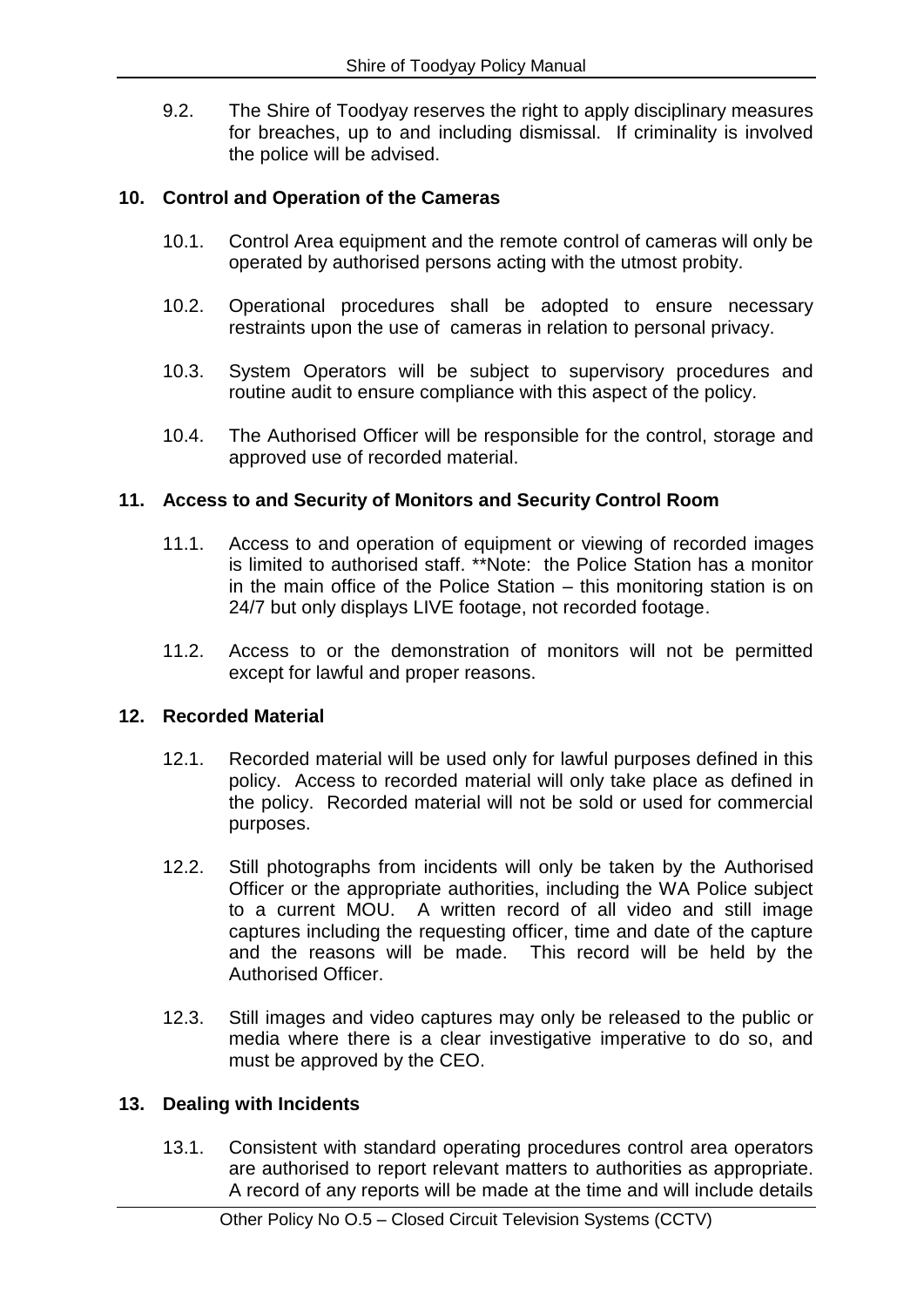of the incident, date and time of the report and details of the officer taking the report. Where appropriate, the control room operator may elect to have a Shire of Toodyay ranger attend the incident.

- 13.2. All incidents requiring attendance by the authorities will be reported to the Authorised Officer.
- 13.3. Incidents of interest to the WA Police will be noted in a register kept at the Toodyay Police Station. This register will be made available for inspection upon request by the CEO.